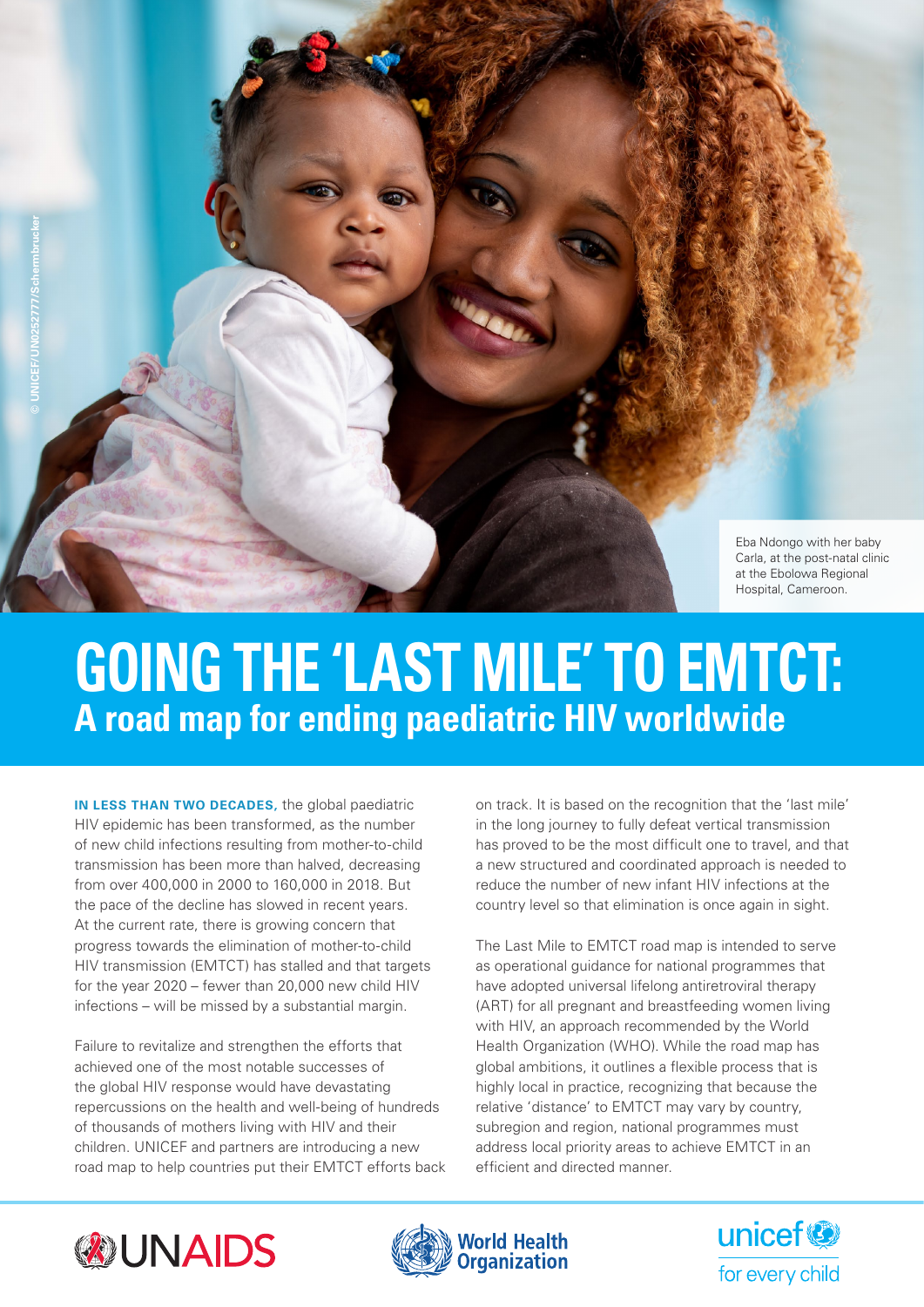## The Road Map in Action: Steps along the way

**AT ITS CORE,** the road map seeks to identify programmatic gaps in EMTCT and then plan and prioritize new strategies to address those gaps through a consultative process with key stakeholders. Overall, as presented in the table below, the process involves four major steps encompassing eight activities.

### **LAST MILE TO EMTCT ROAD MAP**

| <b>STEPS</b>                                            | <b>ACTIVITIES</b>                                                                                                                                                                                                                          |
|---------------------------------------------------------|--------------------------------------------------------------------------------------------------------------------------------------------------------------------------------------------------------------------------------------------|
| Developing a consultative<br>process                    | • Identify a country team to drive assessment and planning processes                                                                                                                                                                       |
| Taking stock of progress and<br>remaining gaps in EMTCT | • Conduct a missed opportunity analysis<br>• Characterize and contextualize programmatic gaps using data from<br>other sources                                                                                                             |
| Planning and<br>prioritizing                            | • Articulate the priority factors necessary for programmatic change<br>• Prioritize interventions according to gaps and contextual factors<br>• Seek broader stakeholder engagement and finalize strategies, guidelines<br>and/or policies |
| Implementing, monitoring<br>and evaluating for EMTCT    | • Disseminate planned strategies, guidelines and/or policies<br>• Monitor and evaluate implemented interventions                                                                                                                           |

#### **STEP 1**

First, national programmes are encouraged to **develop a consultative process** for EMTCT evaluation and planning, which will result in the **establishment of a country team** to play a central role in all Last Mile to EMTCT activities. Given the cross-cutting nature of EMTCT, the make-up of the team should be as broad as possible, ensuring the participation of community stakeholders as well as funders, partners, United Nations agencies, academicians and researchers, under the leadership of the national HIV programme. Government representatives should include treasury or finance ministry colleagues, as well as programme officials and stakeholders working in maternal and child health, sexual reproductive health and broader HIV prevention (including HIV testing).

#### **STEP 2**

In the second step, programmes **take stock of progress**  and remaining gaps in **EMTCT**. An initial activity would be to use the UNAIDS Spectrum model to conduct **a missed opportunities analysis** and generate a stacked bar chart that quantifies the number of new child HIV infections and their root causes (*see Figure 1*).

The second activity in this step builds on this work by **highlighting the contextual factors** – including programmatic gaps – that may contribute to poor outcomes. The main objective of this activity is to produce a fuller picture of the current epidemiologic, programmatic and policy landscapes by reviewing both quantitative and qualitative findings from a wide variety of sources.

#### **STEP 3**

After the primary gaps in health services are identified, the next step is to **develop an EMTCT plan** that is tailored to the local setting and addresses the key barriers to optimal service delivery. Activities centre on **planning and prioritizing strategies and interventions** that would be most likely to achieve lasting programmatic change. Criteria to be considered include impact, cost and management, among others.

The comprehensive Last Mile to EMTCT road map categorizes potentially useful interventions across six domains, each of which is mapped to different missed opportunities for EMTCT: HIV prevention services for women, timely access to HIV testing, timely ART initiation, programme retention and adherence support, timely engagement in antenatal care, and services for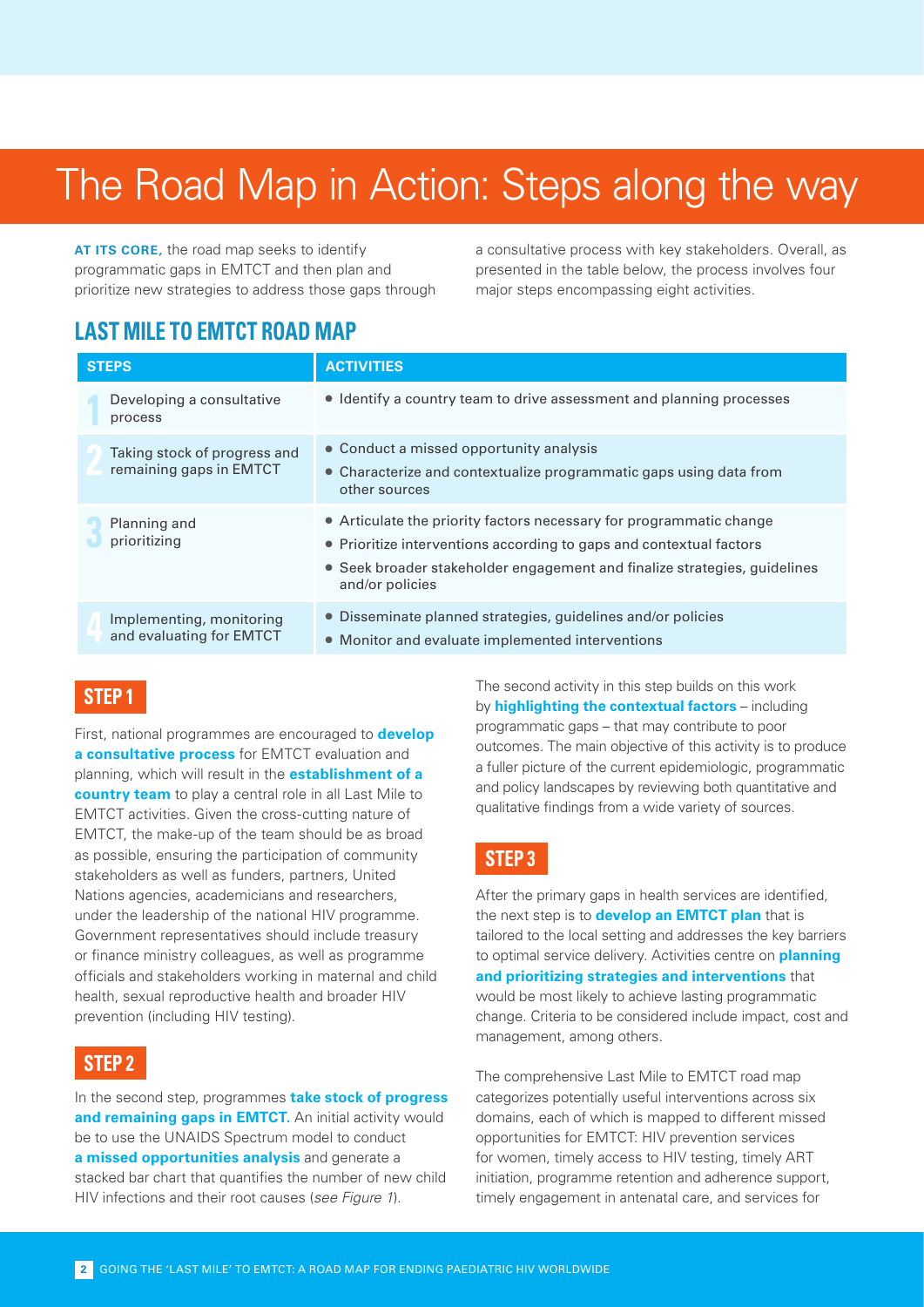

## $\begin{bmatrix} 1 & 0 \\ 0 & 1 \end{bmatrix}$ **Figure 1.** PMTCT Stacked Bar: Distribution of new child infections by region, 2018

newborns at highest risk for HIV acquisition. The final activity in this step is for the country team to **gather input from broader stakeholders before finalizing strategies, guidelines and/or policies.**

#### **STEP 4**

 $90 -$ 

80

70

60

50

30

 $20$ 

10

 $\theta$ 

**Implementing the new policies for EMTCT** is the final step in the Last Mile to EMTCT road map. The first key activity is to **disseminate the new directives at the national level**, which is typically done through established procedures relevant across the health system. Tailored messaging about new EMTCT guidelines should occur within communities as well, as part of a broader effort to generate the necessary demand for these new services.

Assessing the value and impact of the new interventions is the goal of the last activity of the overall road map: **monitoring and evaluation (M&E)**. Introducing an M&E plan at the same time as the new directives are being disseminated is ideal, and will make these efforts more efficient and productive from the perspective of gathering the most useful data and observations.

### **CONSIDERATIONS FOR LOW-PREVALENCE COUNTRIES**

The Last Mile to EMTCT approach is universal and can be applied in settings of high and low HIV prevalence. However, the specific needs of low-prevalence settings usually differ from those of high-prevalence settings. Perhaps most importantly, particularly in low-prevalence settings, the integration of EMTCT services into routine health services is essential for programme effectiveness and sustainability.

#### **MISSED OPPORTUNITIES FOR EMTCT**

| Mothers who seroconverted in pregnancy or breastfeeding $\bigcirc$ $\bigcirc$ $\bigcirc$ $\bigcirc$ |
|-----------------------------------------------------------------------------------------------------|
| Mothers who received no antiretroviral prophylaxis/treatment $\bullet$ $\bullet$ $\bullet$          |
| Mothers who previously started ART but stopped D                                                    |
| Mothers who started ART during pregnancy C O C                                                      |
| Mothers who started ART before pregnancy $\bigodot$ $\bigodot$ $\bigodot$                           |
| Mothers who started ART just before delivery C D B B F                                              |

#### **INTERVENTION DOMAINS**

- **<sup>A</sup>** HIV prevention services for women
- **B** Timely access to HIV testing
- **C** Timely ART initiation
- **D** Programme retention and adherence support
- **E** Timely engagement in antenatal care
- **F** Services for infants at highest risk of HIV acquisition